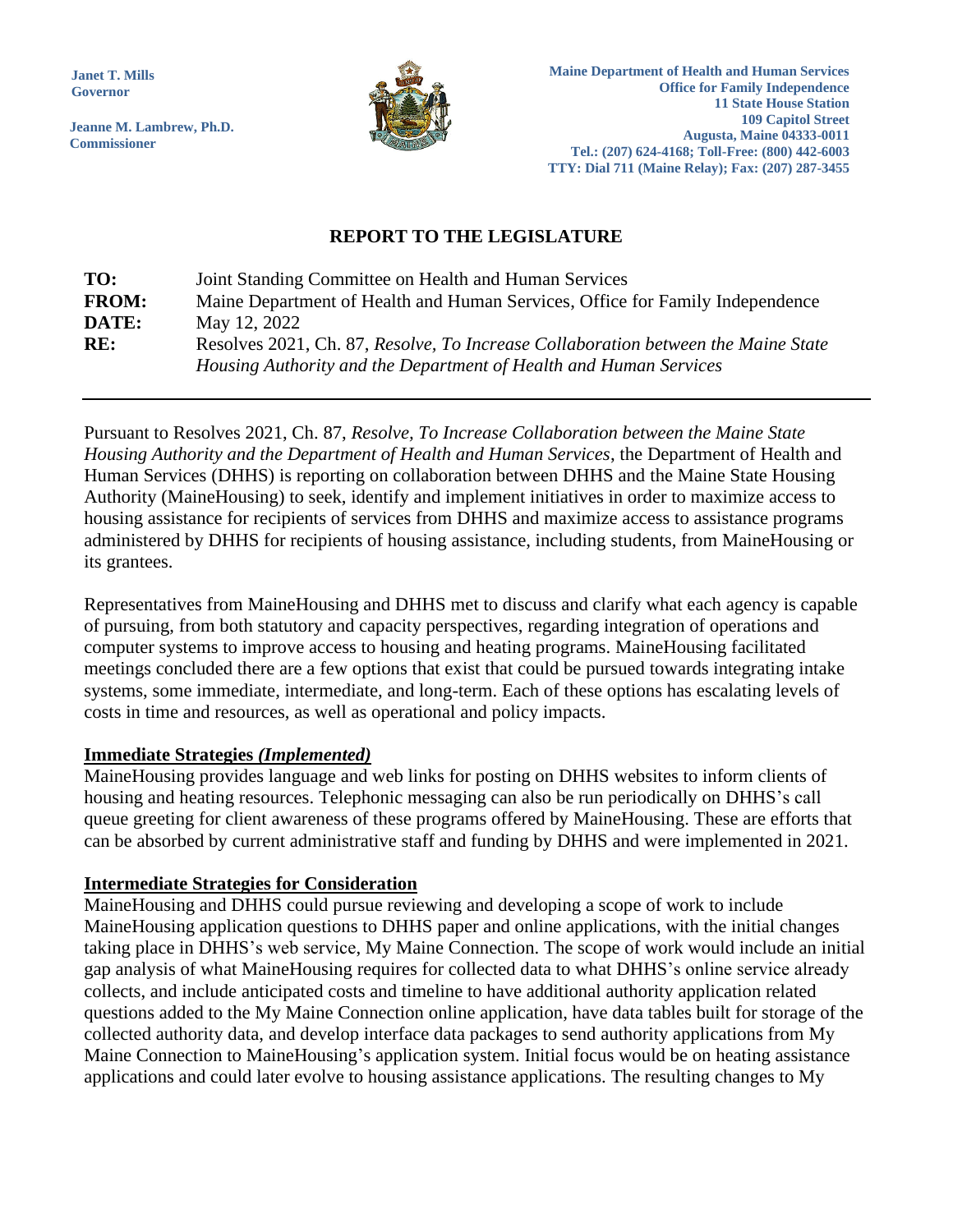Maine Connection would require training of department staff to ensure client questions about authority program applications could be answered for successful completion.

While promising, this option is not without challenges. The first is timing, as My Maine Connection is in the middle of a legislatively approved, multi-year replacement. My Maine Connection is over a decade old and has been overdue for upgrades to user functionality. The first phase of the upgrade is nearing completion and is currently set for full implementation to the public in Summer 2022. At the time of the discussions related to this bill, the scope for Phase I of the My Maine Connection replacement had already been established, with design and development activities in process. The earliest opportunity for MaineHousing to work with DHHS on these online application changes for heating and housing assistance would need to be planned for a subsequent phase of My Maine Connection enhancements. The scope for Phase II is currently flexible and MaineHousing is offered the opportunity to work with DHHS to further explore this option.

Second, it is expected that this integration would require significant funding. MaineHousing and DHHS will still need to finalize a scope of work and develop a system design before identifying projected costs. DHHS provided the Legislature with a cost estimate for LD 1305, but that did not include any funding that would be needed for MaineHousing should this project move forward. The establishment the information sharing capability, system development, and ongoing maintenance and stewardship of the technology will have costs for and require buy-in by both agencies.

## **Long-term Strategies for Consideration**

DHHS and MaineHousing discussed the feasibility of integrating client intake systems across multiple state agencies to increase efficiencies for households applying for certain services. The goal of integrating intake systems is to support households in more easily applying for programs and thereby increasing the number of households that participate in these programs. Data that is captured by one agency is shared with all others for the purpose of easing the burden on the client for having to fill out multiple individual agency applications and provide identical verifications like income for determination of eligibility.

A broad example of this concept is an individual in need of services walks into any state agency location and uses an online application, like DHHS's My Maine Connection, an authority online application tool, or any another department application tool, and when that individual enters some of their personal information, data that has been previously captured by any of those agencies the client has received services from is shared in real-time to assist in automatically completing the application for the requested service. The shared data is considered verified data for the purposes of the program eligibility determination.

To define the example further within the ask of LD 1305, an MaineCare individual who applies for housing assistance through MaineHousing's application tool would automatically have their income, address, and identity validated by DHHS's database information on the client's MaineCare case. MaineHousing would accept DHHS's information as valid and be able to process eligibility for housing or heating assistance much more quickly without making individual request of the client.

To realize this option, there are some key steps that need to be taken. First would need to be coalescence around individual federal regulations that define each agency's eligibility verification requirements.